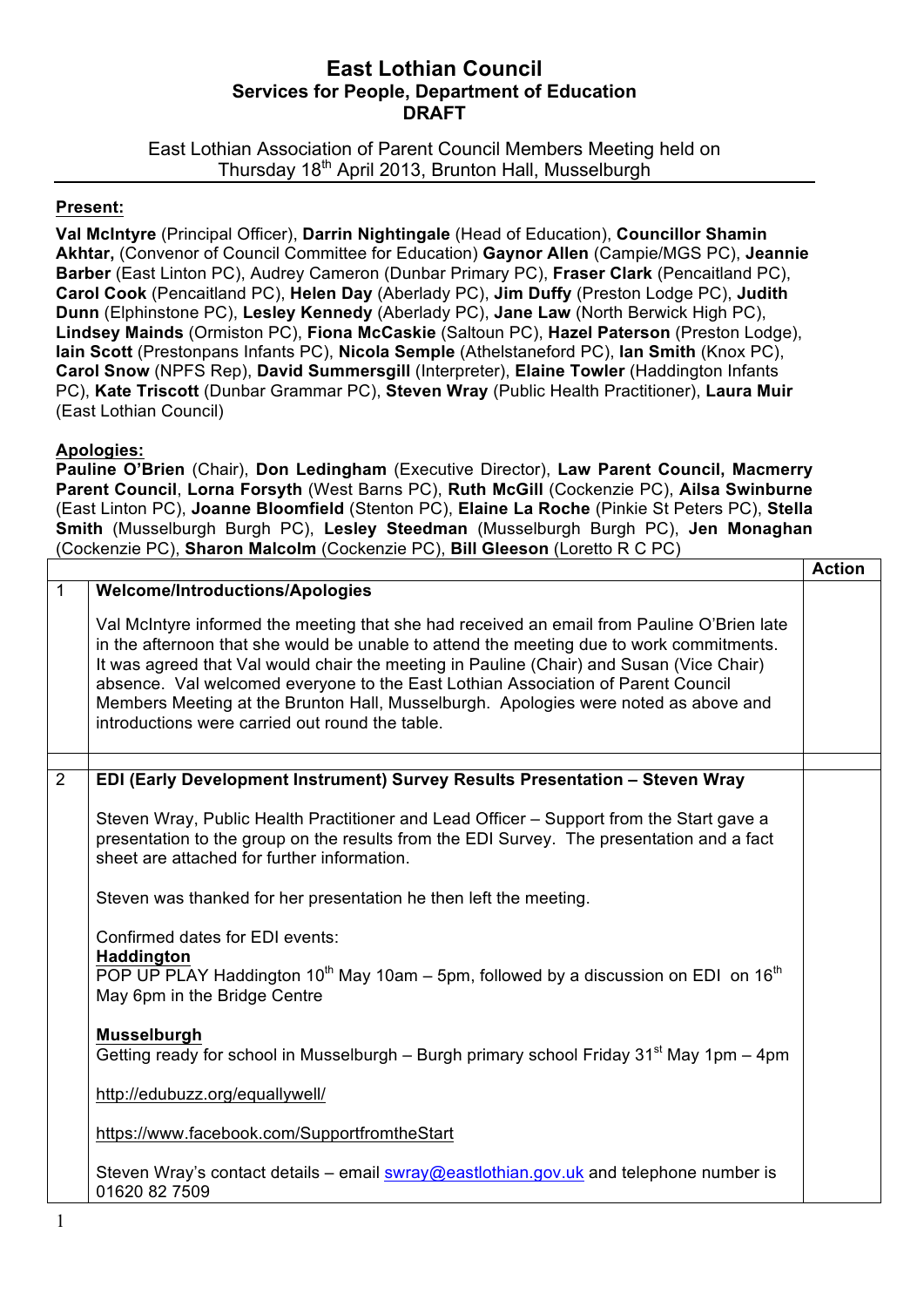| 3              | <b>Matters Arising</b>                                                                                                                                                                                                                                                                                                                                                                                                                                  |  |
|----------------|---------------------------------------------------------------------------------------------------------------------------------------------------------------------------------------------------------------------------------------------------------------------------------------------------------------------------------------------------------------------------------------------------------------------------------------------------------|--|
|                | Apologies from Carol Snow to be added to the minutes from 07/03/13.                                                                                                                                                                                                                                                                                                                                                                                     |  |
|                | Audrey Cameron wanted to thank everyone for their kind comments regarding the Dunbar<br>Sci Fest.                                                                                                                                                                                                                                                                                                                                                       |  |
|                | Darrin wanted to amend a section under the Primary Management Review to read that a<br>saving of £50,000 would be made this year with a further £100,000 next year.                                                                                                                                                                                                                                                                                     |  |
|                | Cashless Catering - discussed under section 8 - Update from Val McIntyre.                                                                                                                                                                                                                                                                                                                                                                               |  |
|                | Therapeutic Service – note of thanks to the Parent Council Members that are currently<br>taking part in the Review Group.                                                                                                                                                                                                                                                                                                                               |  |
|                | Thanks were expressed to Colin Henderson, Pencaitland Parent Council for preparing the<br>Pupil Placement Information for Parent Councils.                                                                                                                                                                                                                                                                                                              |  |
|                | Stella Smith had sent her apologies. However she asked that Val find out how much<br>information would be required from Stella when feeding back from the Finance Advisory<br>Scrutiny Group. The Group agreed that an overview of headline figures and a highlight of<br>appropriate information was sufficient and did not require a line by line update.                                                                                             |  |
| $\overline{4}$ | <b>Update from Don Ledingham</b>                                                                                                                                                                                                                                                                                                                                                                                                                        |  |
|                | Don Ledingham had sent his apologies as he had to to attend a Consultation meeting in<br>Midlothian. Don will be attending the final ELAPCM Meeting on 13 June, 2013, which will<br>also be Don's last meeting as the Executive Director before he commences his new role.                                                                                                                                                                              |  |
| 5              | Update from Darrin Nightingale, Head of Education                                                                                                                                                                                                                                                                                                                                                                                                       |  |
|                | <b>Education Committee</b><br>Darrin gave a brief overview from the last Education Committee which took place on 12 <sup>th</sup><br>March 2013. It was confirmed that members of the public can attend these meetings, as<br>observers, given they are Public Meetings. The minutes and future meetings dates are<br>available online: http://www.eastlothian.gov.uk/meetings/committee/2/education_committee                                          |  |
|                | <b>Recruitment</b><br>A brief discussion took place on the Recruitment of Head Teachers in East Lothian. The<br>Recruitment and Selection process will be reviewed over the summer holidays. Factors that<br>are being considered are Pupil involvement; this was recently used in the recruitment of the<br>Head Teacher at North Berwick High School. Another Factor for consideration could be<br>classroom observation for class teacher positions. |  |
|                | <b>Supply Teachers</b><br>It has been agreed with HR and Unions to allow the Department to offer existing part time<br>teachers a supply contract without them having to go through the full recruitment process.<br>The Head Teacher would need to recommend the Teacher and they would then be included<br>on the supply list. It is hoped this would help to address the existing problem of securing<br>supply teaching staff.                      |  |
|                | The Contact Centre has the facility to text all registered and approved supply teachers with<br>details of any cover required, and this would enable a teacher to respond in the evening and<br>be in school for the start of the school day. This will speed up the process and this new<br>initiative is currently under consideration                                                                                                                |  |